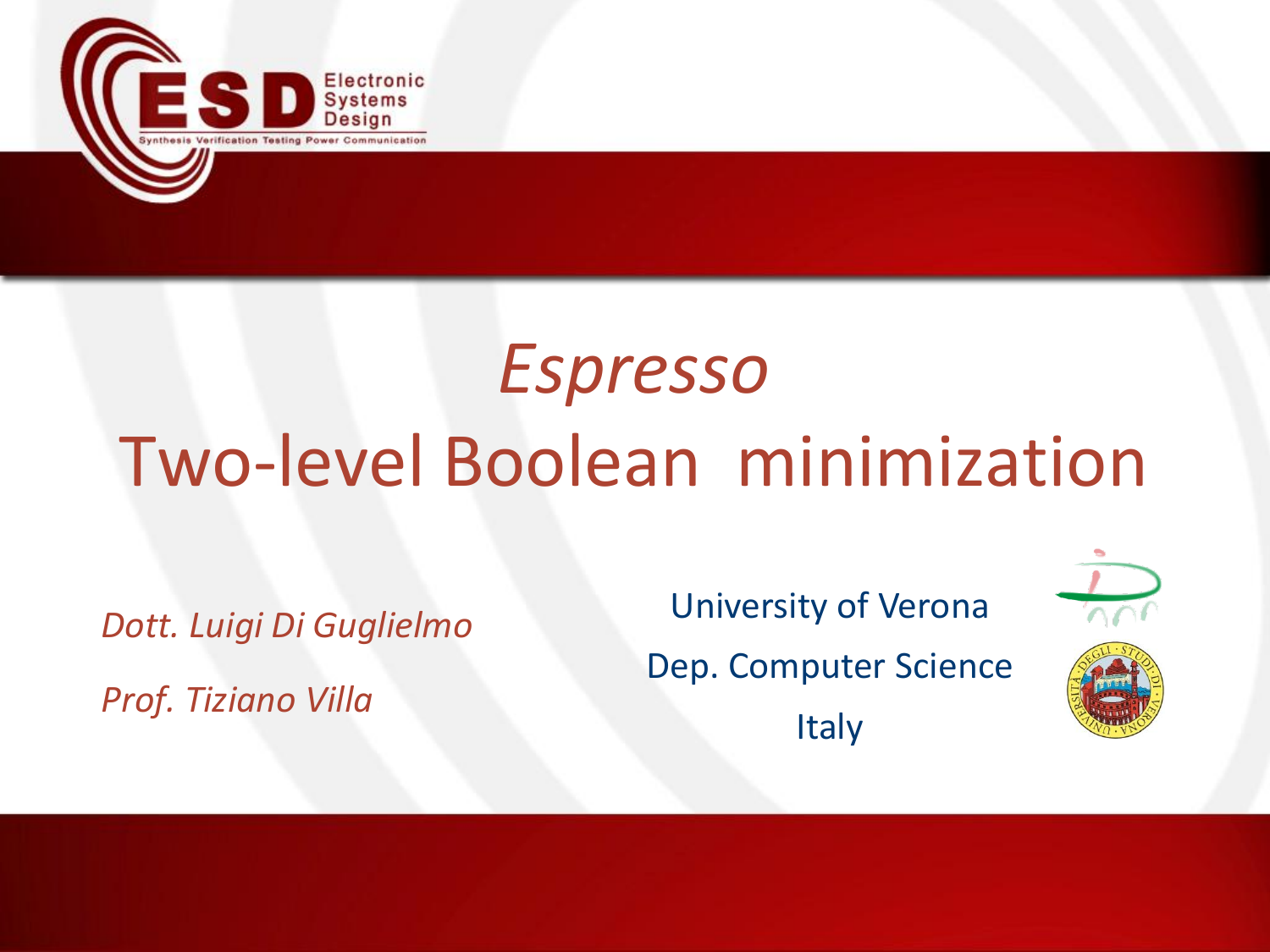

### Agenda

- Introduction
- *espresso* two-level Boolean minimization
- *espresso* Input file
	- description format
	- keywords
- *espresso* Options
- Exercises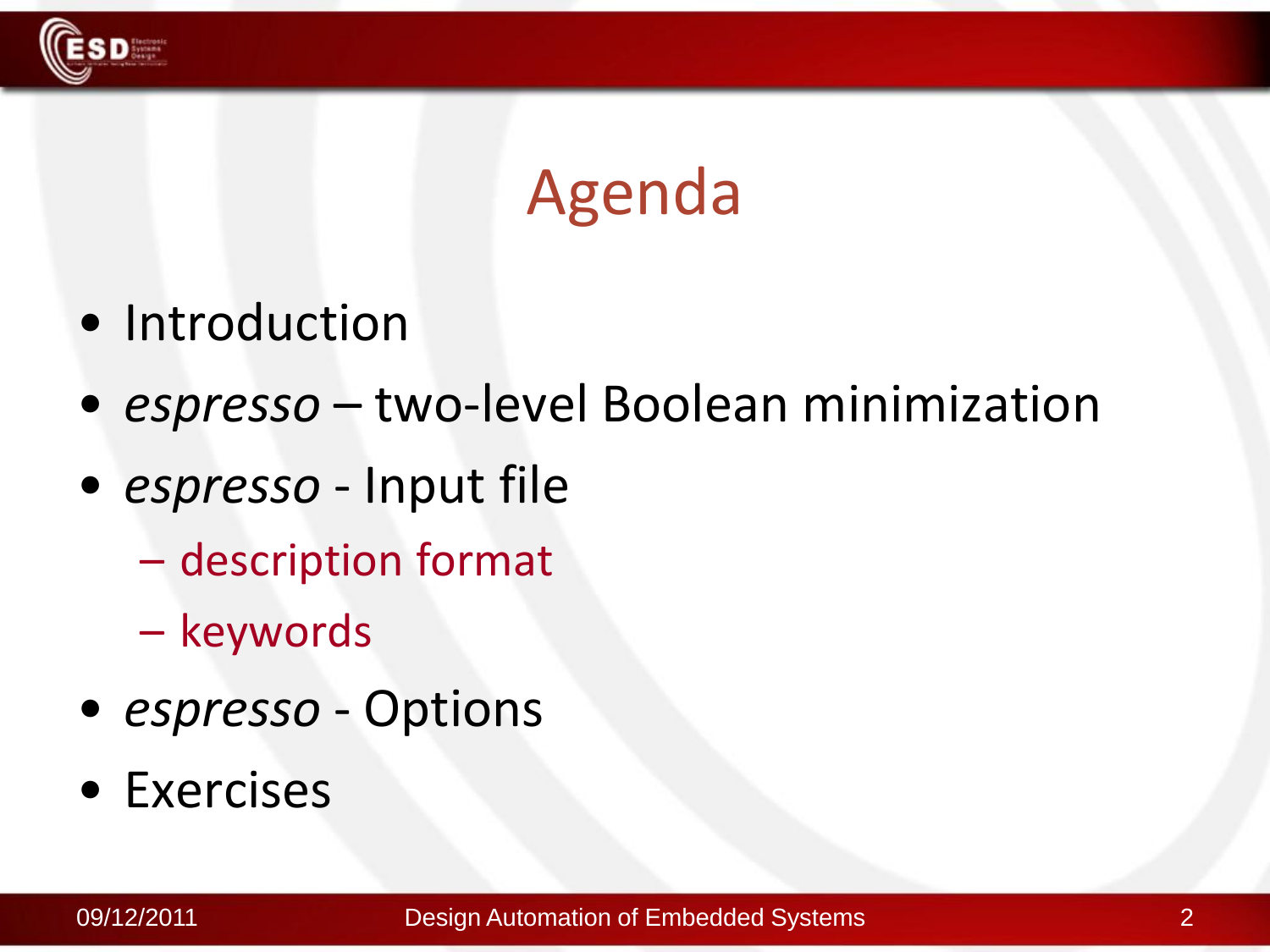

### Introduction

- A Boolean function can be described providing:
	- ON-set
		- OFF-set is the complement of the ON-set.
		- The DC-set is empty
	- ON-set and DC-set
		- OFF-set is the complement of the union of ON-set and DC-set
	- ON-set and OFF-set
		- DC-set is the complement of the union of ON-set and OFF-set
- A Boolean function is completely described by providing its **ON-set**, **OFF-set** and **DC-set**.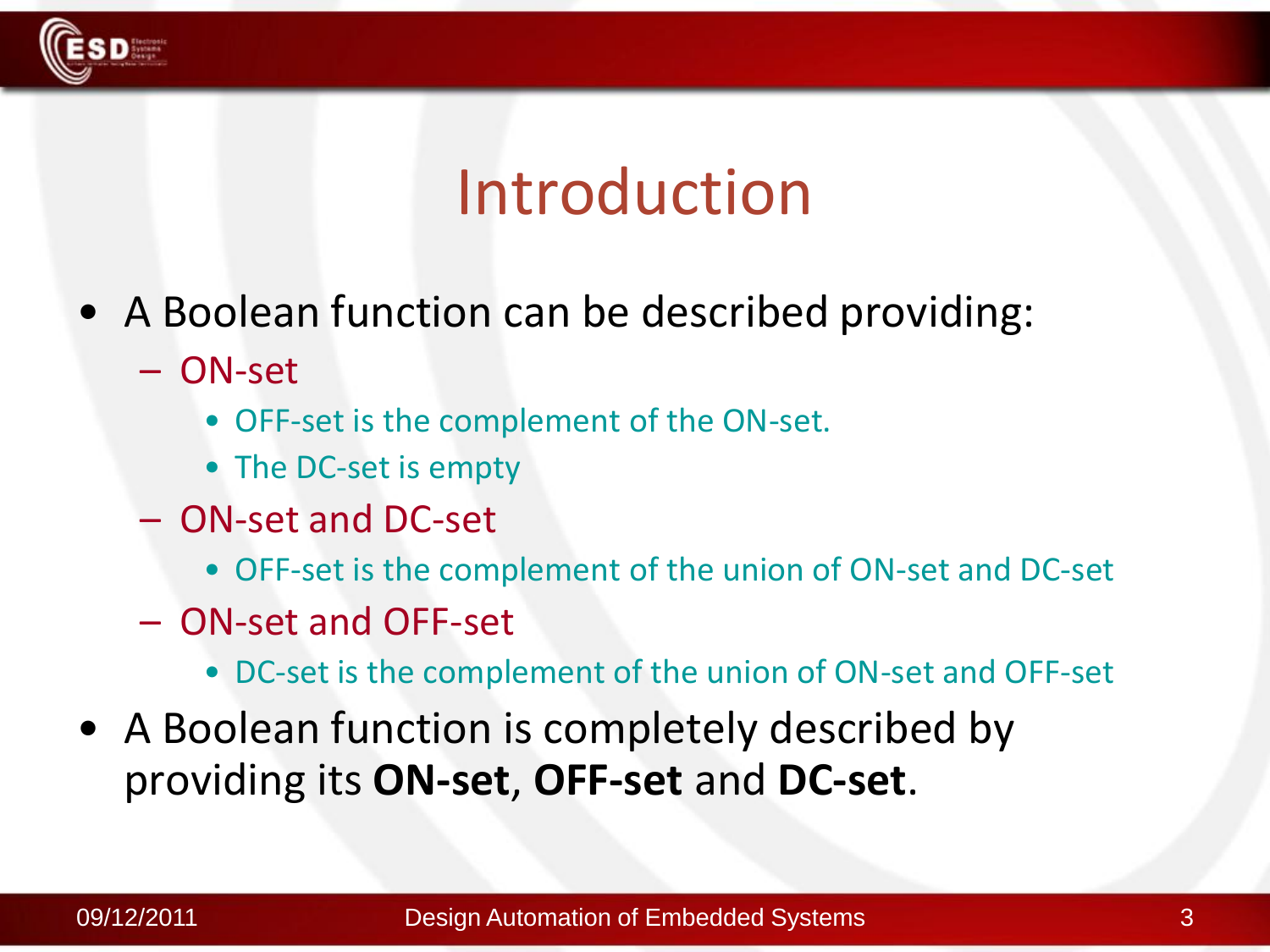

### *espresso* – U.C. Berkeley

- *espresso* is a tool developed by the CAD group at U.C. Berkeley (software developer: Richard L. Rudell)
- Current release is the #2.3
	- Release date 01/31/1988
- *espresso* is a program that
	- Minimizes a sum of product representation of a Boolean function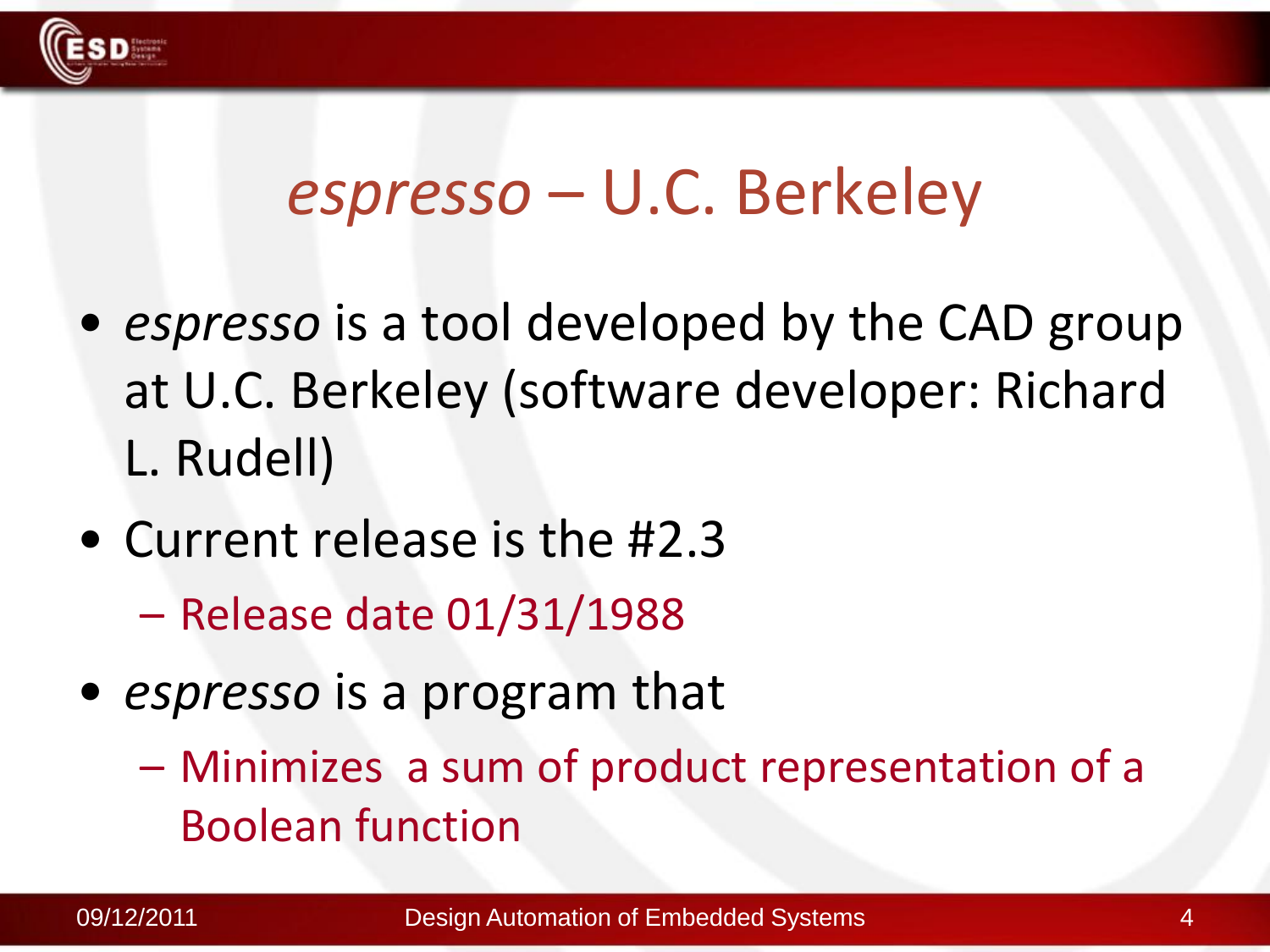

### *espresso* – Boolean Minimization

- *espresso* takes as input:
	- A sum-of-product (SOP) representation of a twovalued (or multi-valued) Boolean function
- and produces:
	- a minimal equivalent SOP representation
- How to use *espresso*:

– espresso [options] <input file>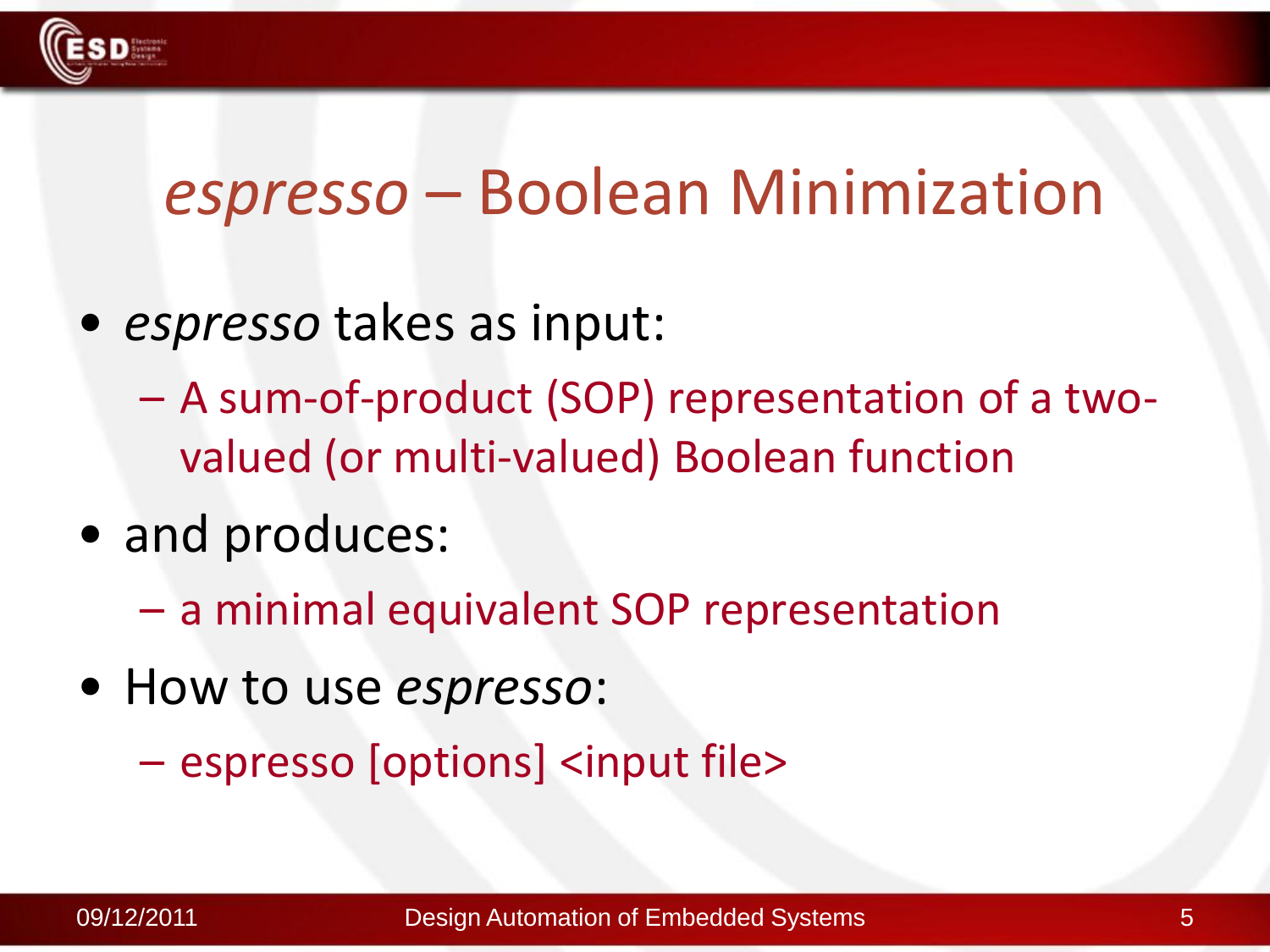

### *espresso* – Input file

- *espresso* accepts as input a character *matrix* with *keywords* embedded
	- keywords specify:
		- the size of the matrix
		- the format of the input function
	- comments:
		- allowed using **#**
	- whitespaces:
		- Blanks, tabs … are ignored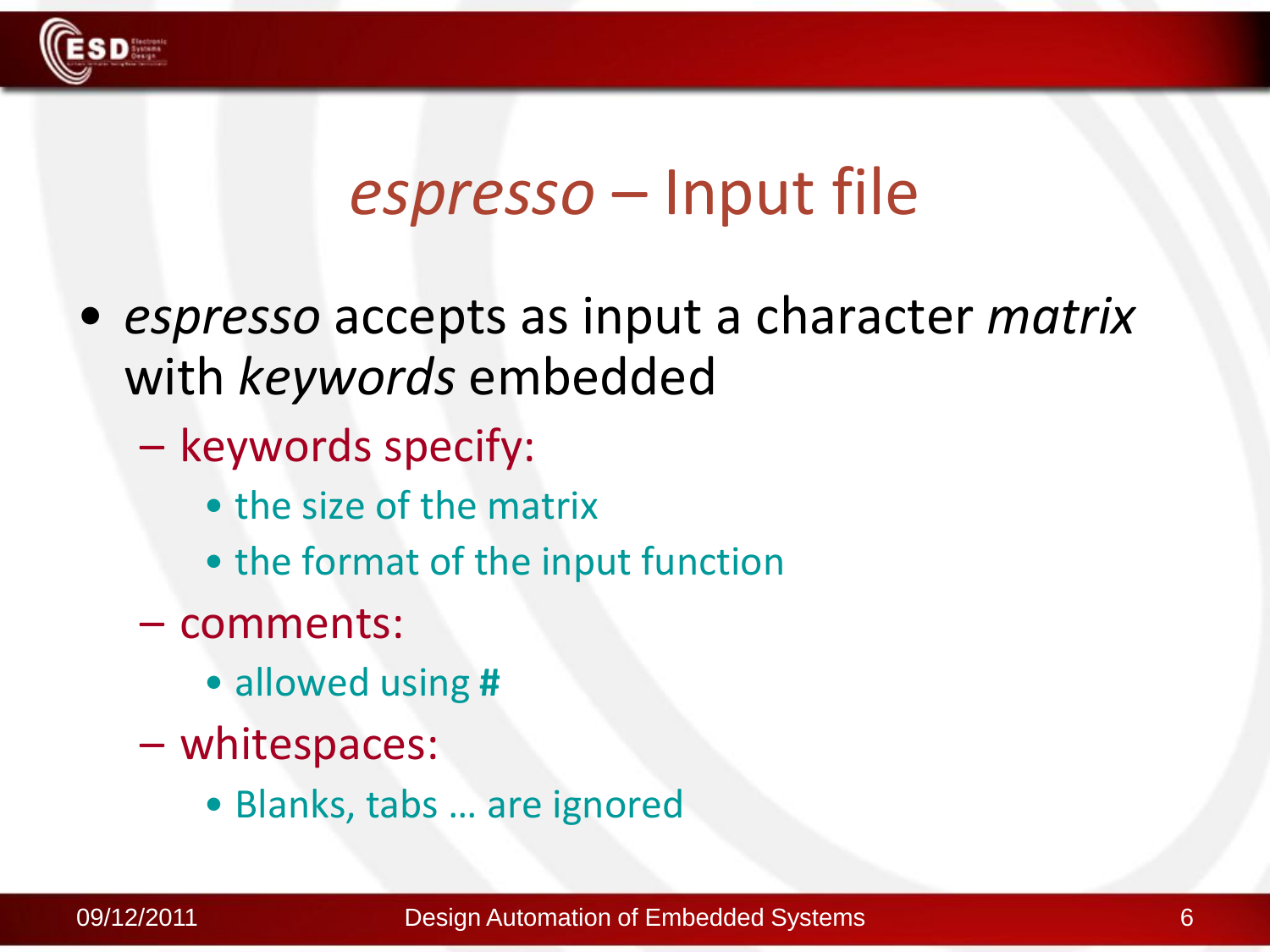

### *espresso* – Input file format (I)

- Semantics of input part
	- The format of the function
		- each position in the input matrix corresponds to an input variable where:
			- "0" implies the corresponding input literal appears complemented in the product term
			- "1" implies the input literal appears uncomplemented in the product term
			- "-" implies the input literal does not appear in the product term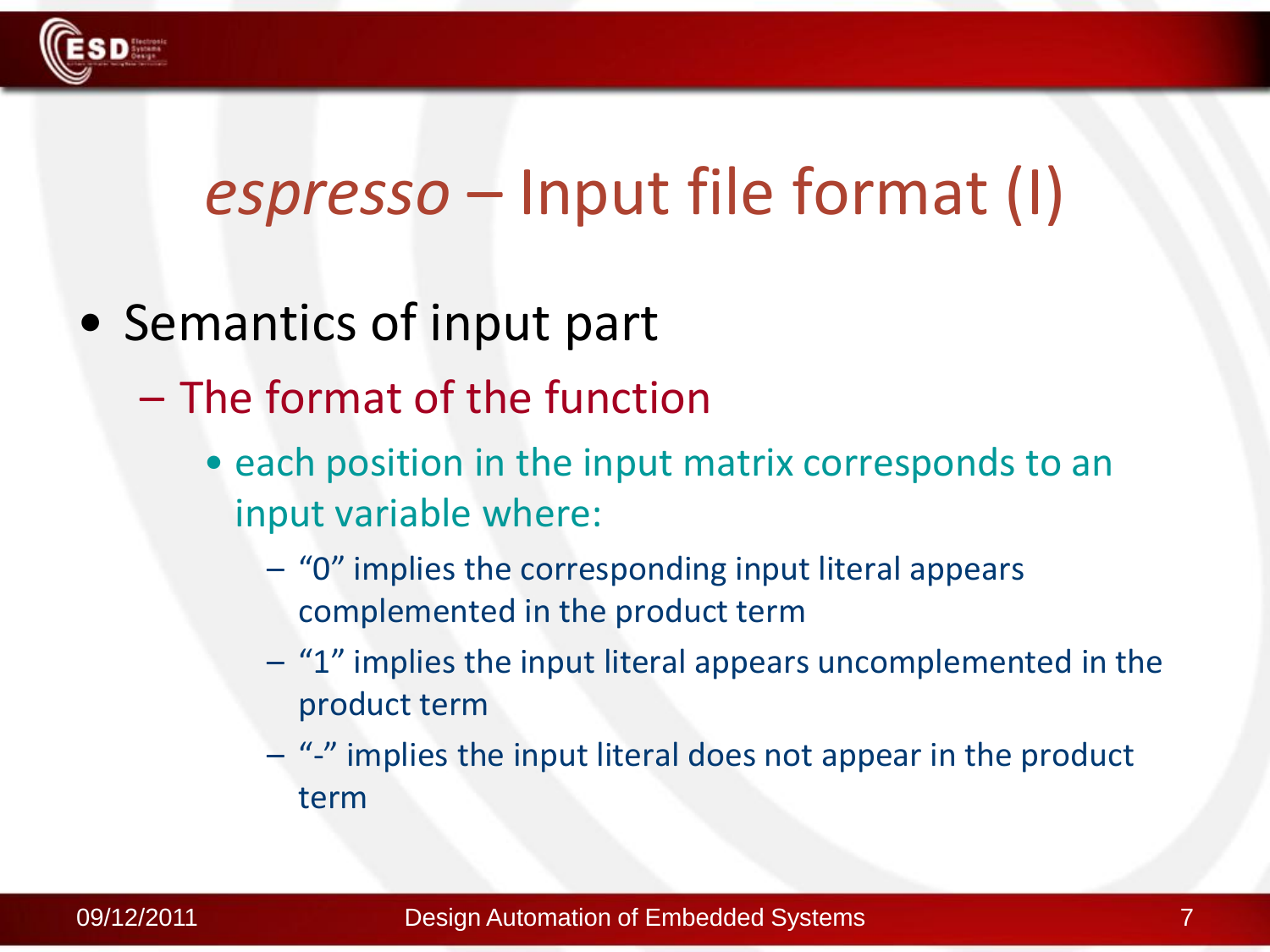

### *espresso* – Input file format (II)

- Semantics of output part
	- Specifying the format of the function
		- type *f*:
			- for each output, a **1** means this product term belongs to the *ONset*, and **0** or **–** means this product term has *no meaning* for the value of this function
		- type *fd*:
			- for each output, a **1** means this product term belongs to the *ONset*, **–** implies this product term belongs to the *DC-set* and a **0** means this product term has *no meaning* for the value of this function
			- it is the default type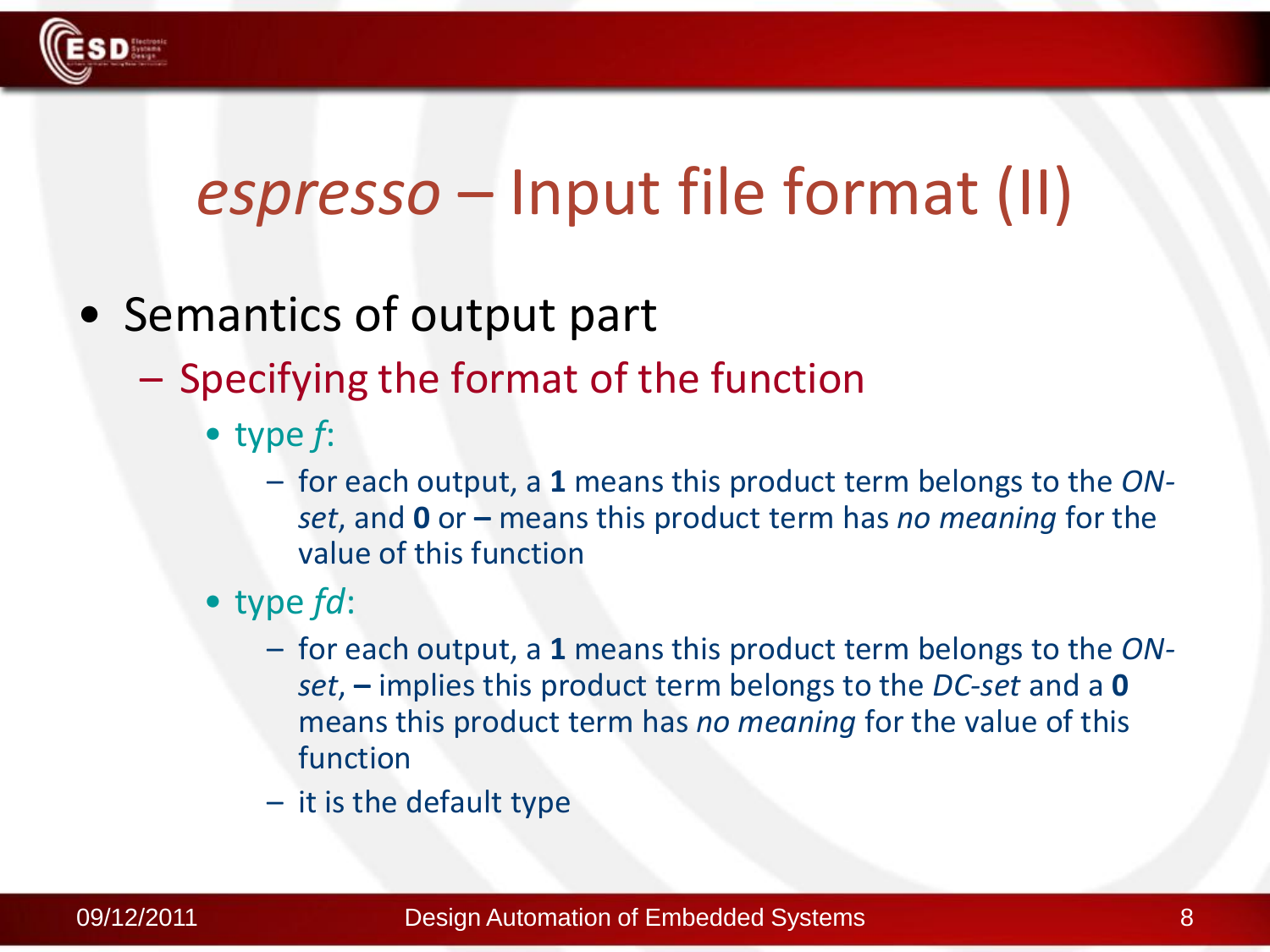

### *espresso* – Input file format (III)

#### • type *fr*:

- for each output, a **1** means this product term belongs to the *ON-set*, a **0** means this product term belongs to the *OFF-set*, and a **–** means this product term has *no meaning* for the value of this function
- type *fdr*:
	- for each output, a **1** means this product term belongs to the *ON-set*, a **0** means this product term belongs to the *OFF-set*, a **–** means this product term belongs to the *DC-set*, and a **~** implies this product term has *no meaning* for the value of this function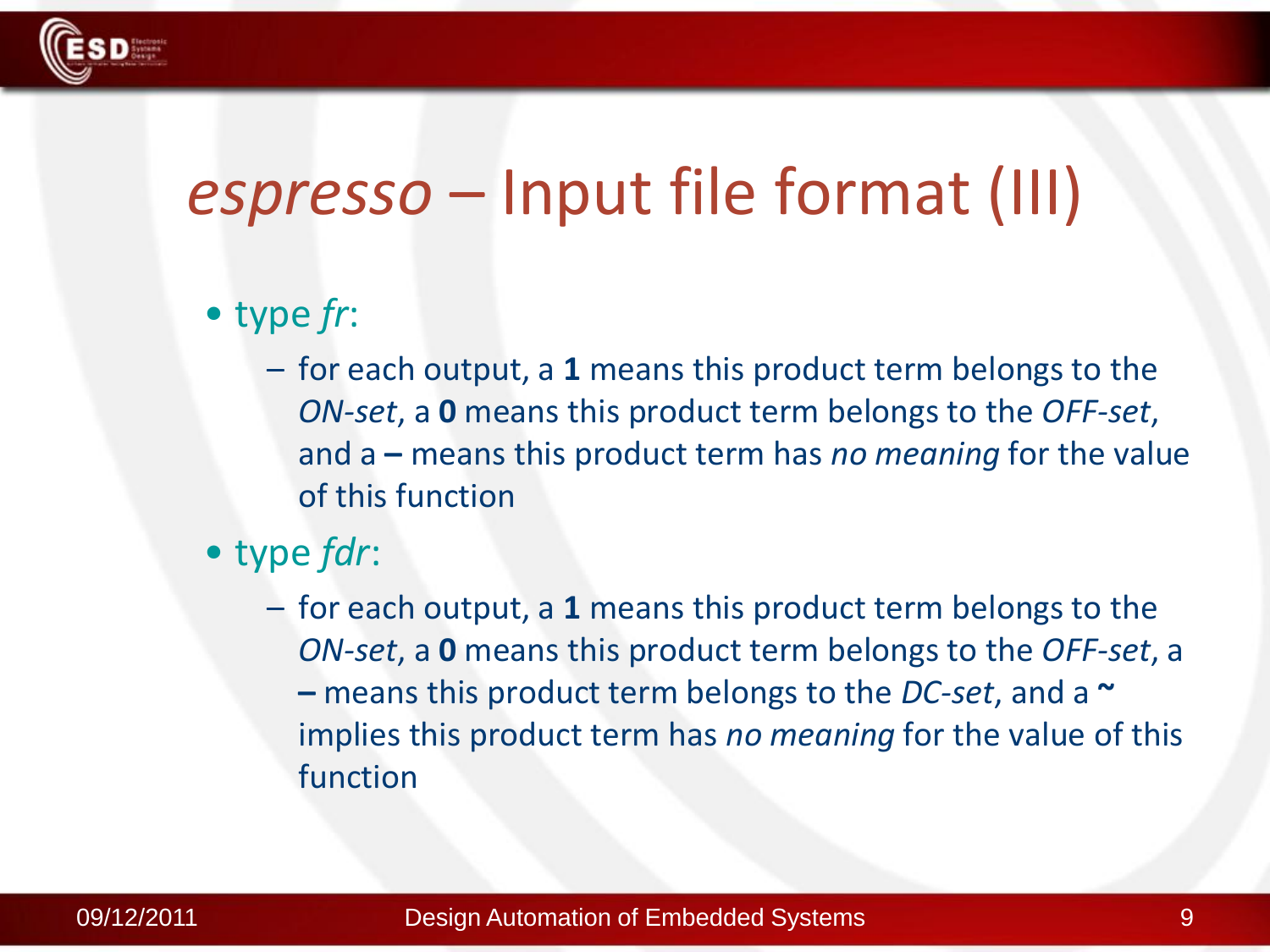

### *espresso* – Input file keywords (I)

• The following keywords are recognized by *espresso*:  $\triangleright$  **.i** [d]

 $\triangleright$  specifies the number "d" of input variables

**.o** [d]

 $\triangleright$  specifies the number "d" of output variables

- **.type** [s]
	- $\triangleright$  specifies the logical interpretation of the output part of the character matrix
	- $\triangleright$  this keyword must come before any product term
	- [s] is one of "*f*" "*fd*" "*fr*" "*fdr*"
- **.e**

 $\triangleright$  optionally marks the end of the description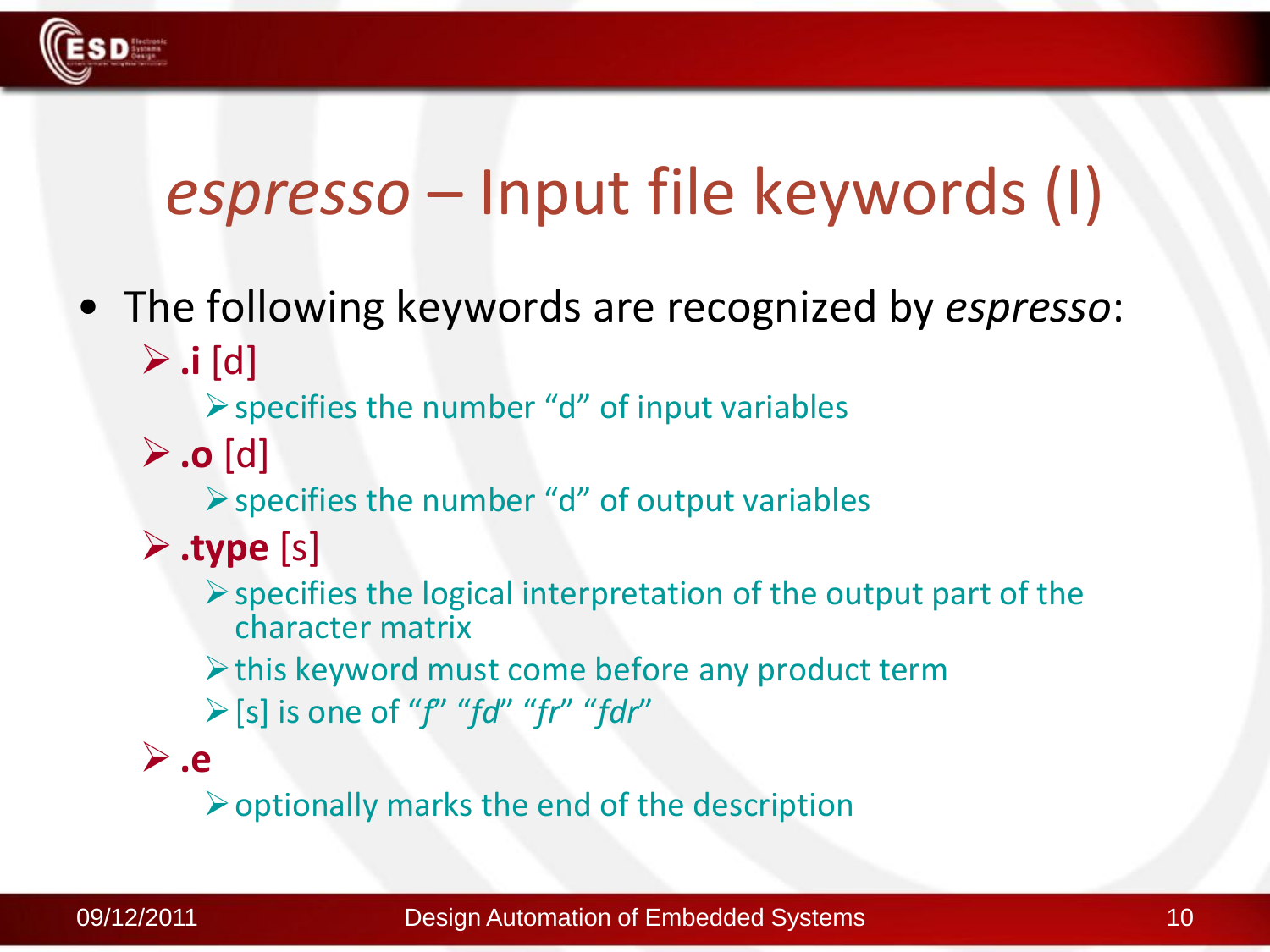

### *espresso* – Input file keywords (II)

**.e**

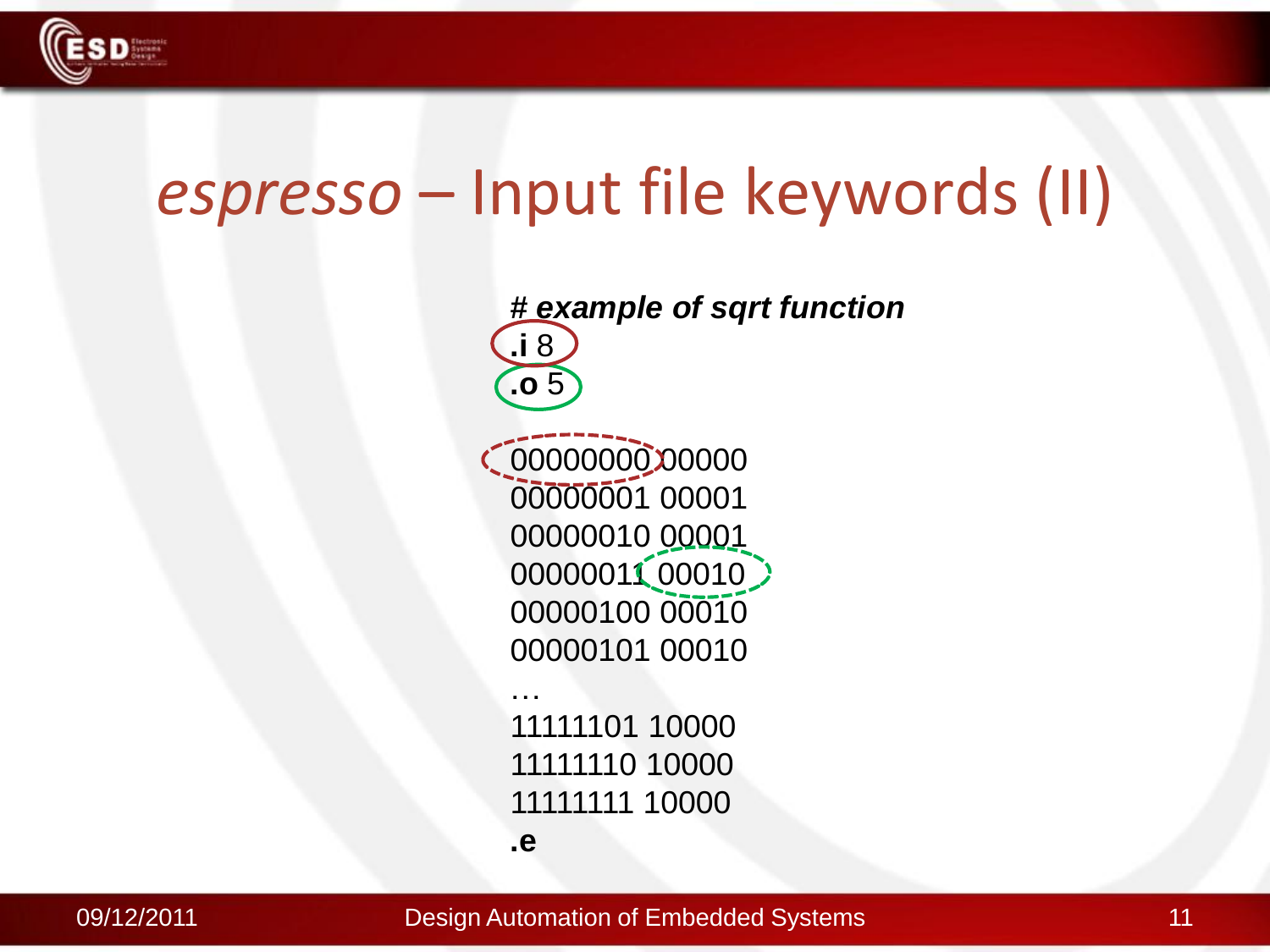

### *espresso* – Input file keywords (III)

### $\triangleright$  .**ilb** [s1] [s2] .. [sn]

- $\triangleright$  gives the names of the binary-valued variables
- must come after **.i** and **.o**
- $\triangleright$  as many tokens as input variables
- .**ob** [s1] [s2] .. [sn]
	- $\triangleright$  gives the names of the output function
	- must come after **.i** and **.o**
	- $\triangleright$  as many tokens as output variables

### **.symbolic** [s0]..[sN];

- $\triangleright$  the binary variables named [s0] thru [sN] must be considered as a single multiple-valued variable
- $\triangleright$  [s0] is the most significant bit, [sN] is the least significant bit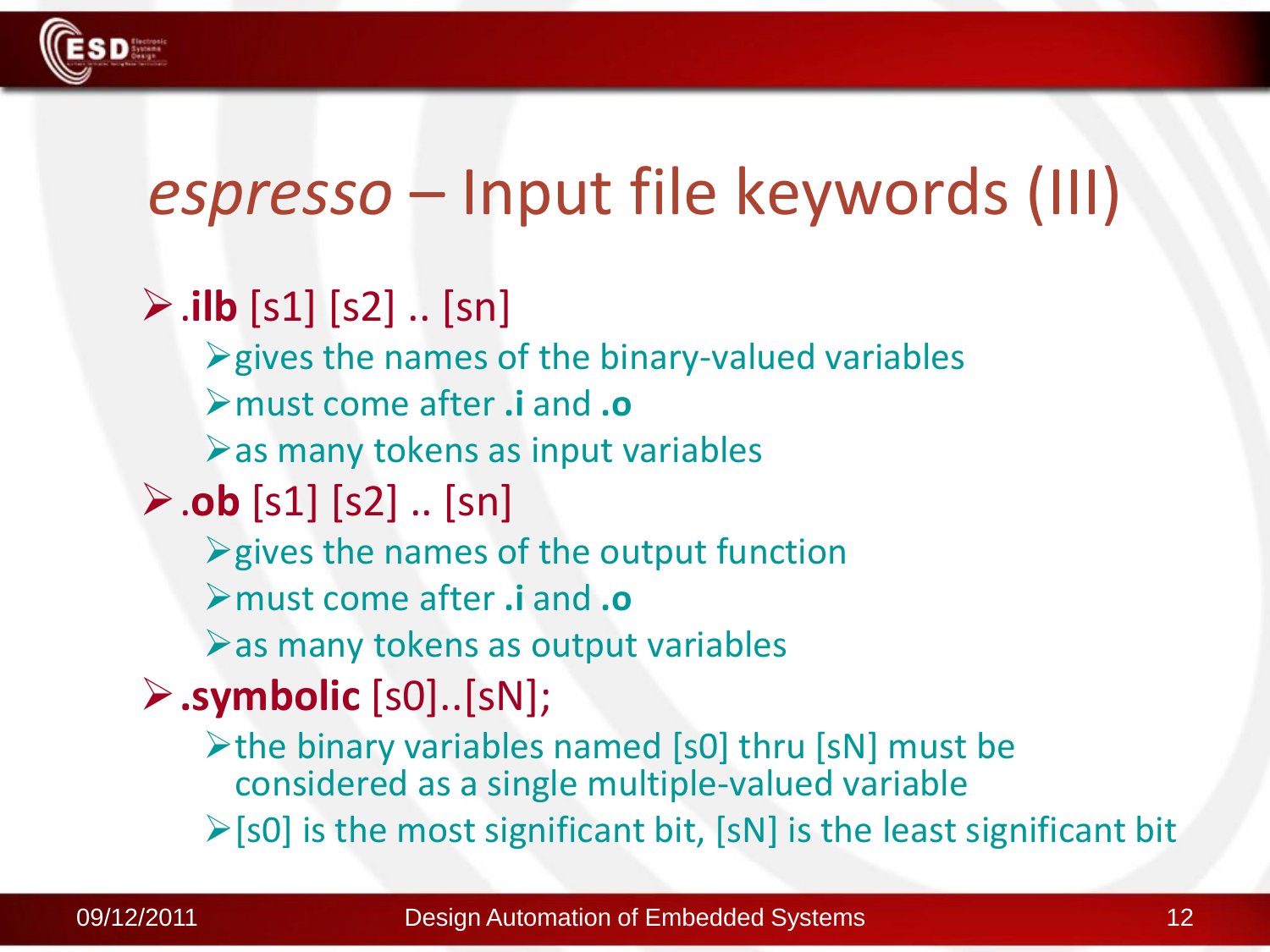

### *espresso* – Input file keywords (IV)

.**phase** [b1] [b2] .. [bn]  $\triangleright$  specifies the phase of each output  $\triangleright$  positive (1) or negative (0) must come after **.i** and **.o**  $\triangleright$  as many tokens as output variables **.p** [d]; specifies the number [d] of products  $\rho$ optional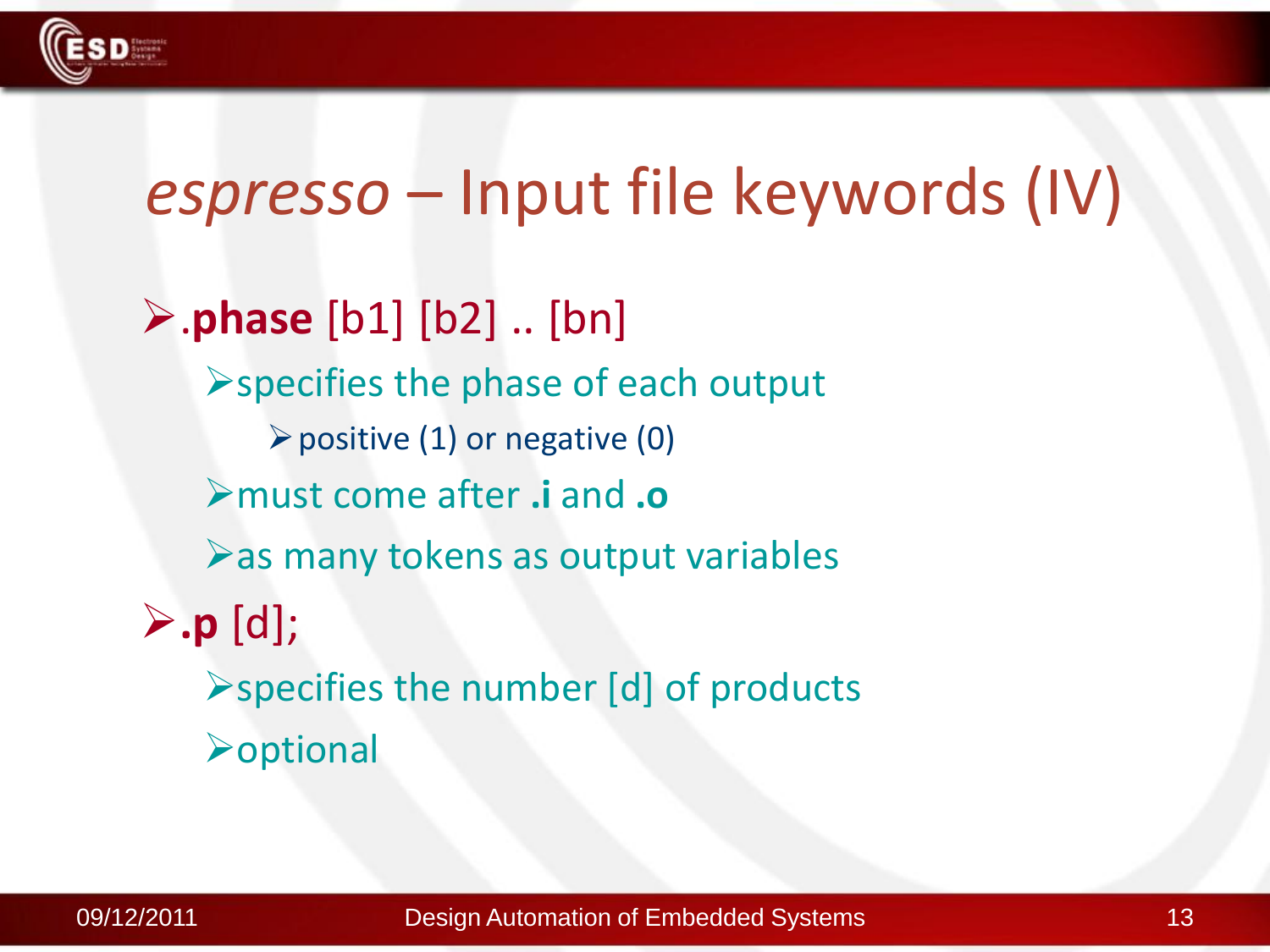

### *espresso* – Input file keywords (V)



**.e**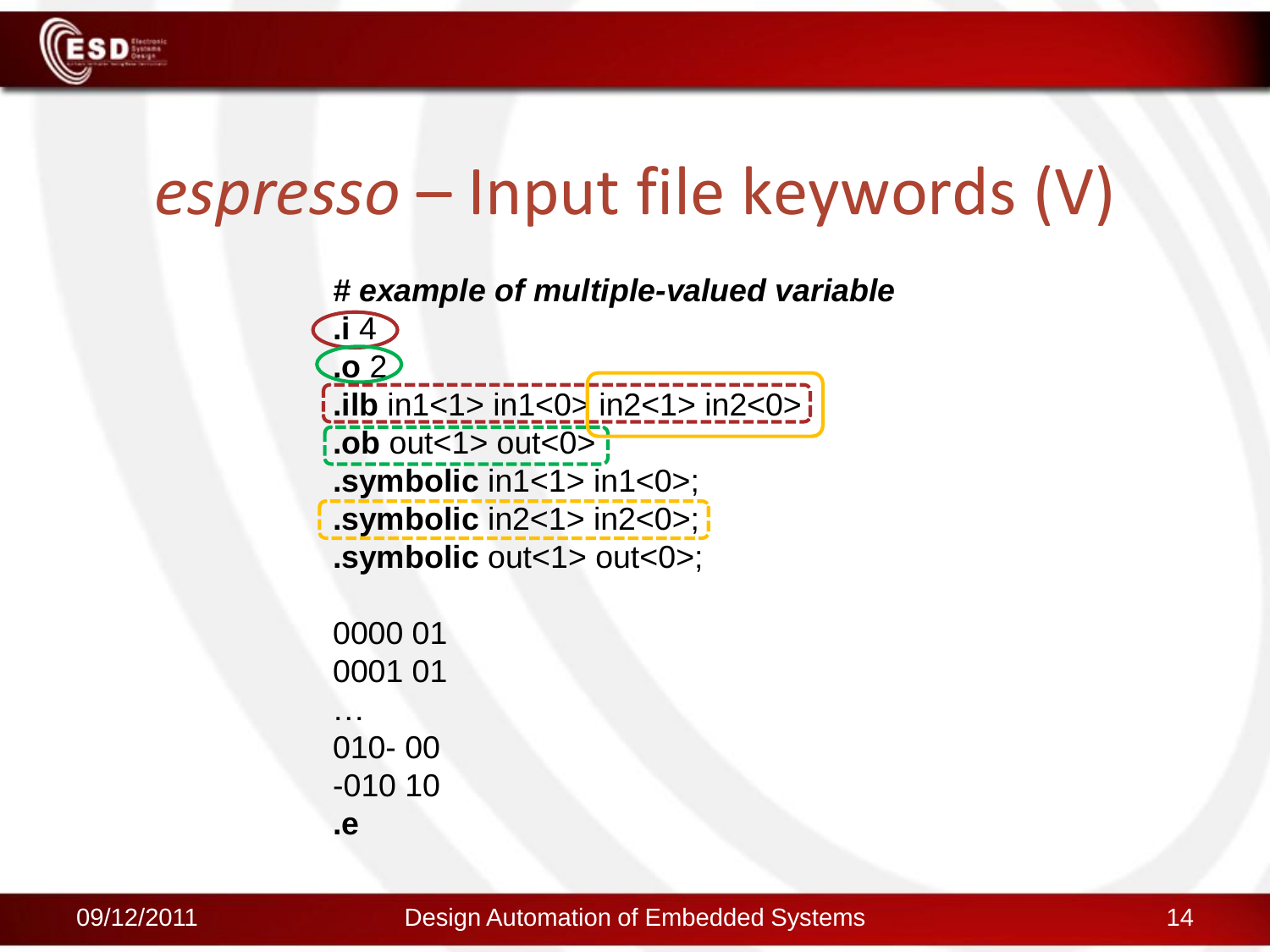

### *espresso* – Input file keywords (V)

### **.mv** [num\_var] [num\_bin\_var] [d1] [dN]

specifies the number *num\_var* of variables, the number *num\_bin\_var* of binary variables and the size of each of the multiple-valued variables (*d1* through *dN*)

#### **.kiss**

sets up for a *kiss*-style minimization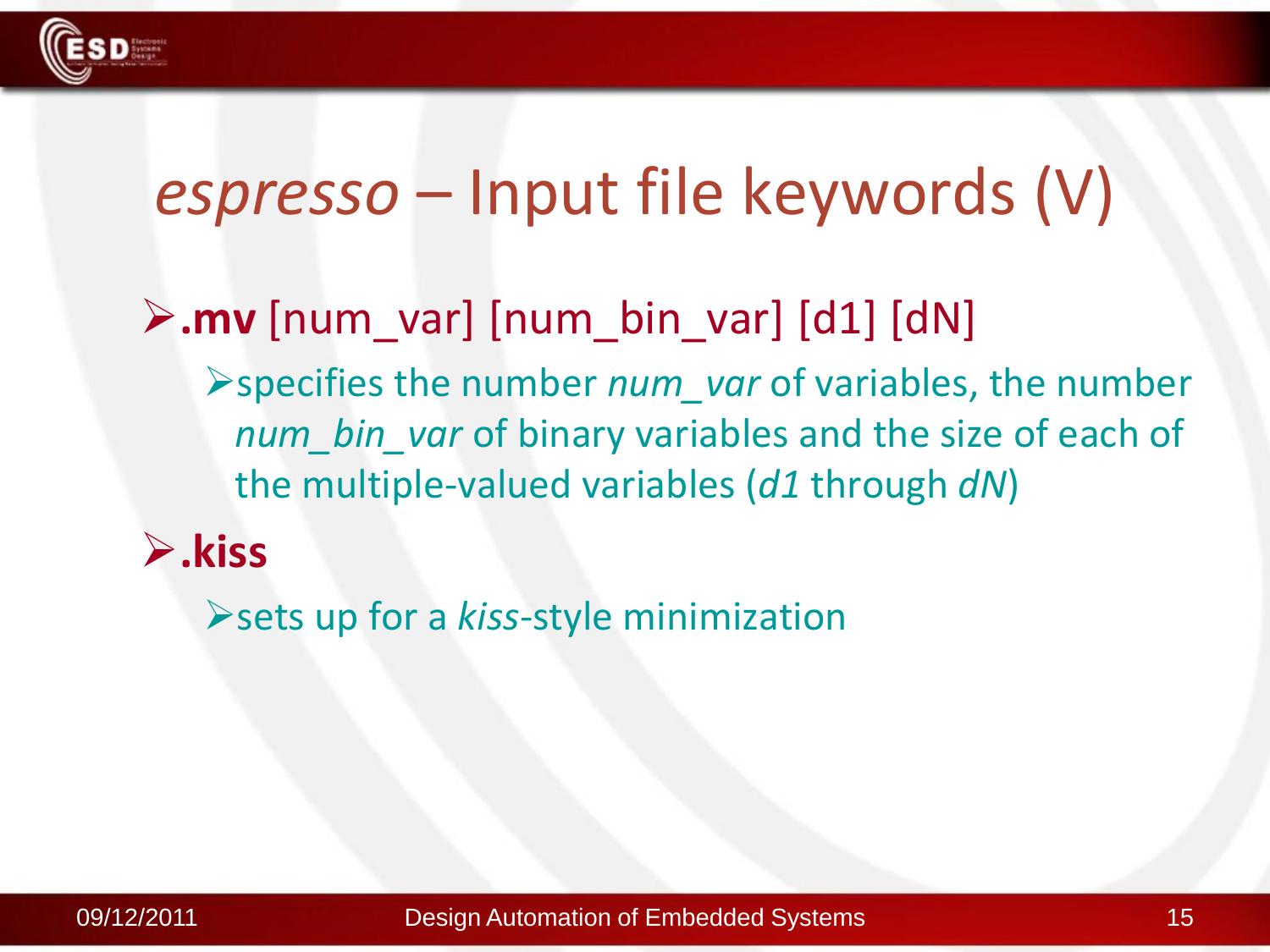

### *espresso* – Options (I)

• Interesting options for running *espresso* are: **-D***check*

checks that ON-set, OFF-set, DC-set are disjoint

**-D***exact*

performs exact minimization (potentially expensive)

**-D***many*

 $\triangleright$  reads and minimizes all PLA defined into the input file

### **-D***opo*

 $\triangleright$  performs output phase optimization, i.e., reduce the number of terms needed to implement the function or its complement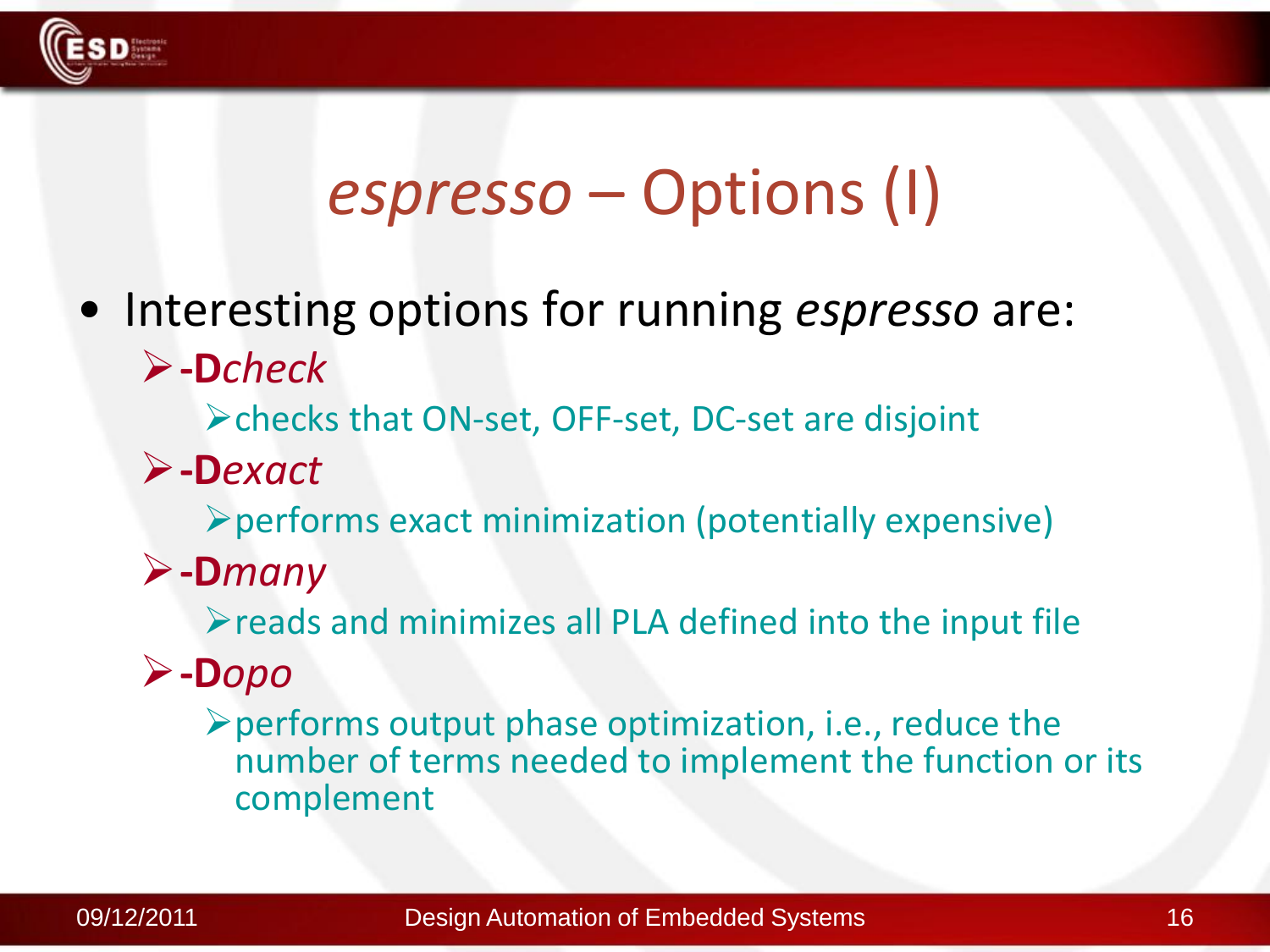

### *espresso* – Options (II)

### **-D***verify*

checks for Boolean equivalence of two functions

 $\blacktriangleright$  requires two filenames from command line

**-D***equiv*

 $\triangleright$  identifies output variables which are equivalent

#### **-D***so*

minimizes each function one at time as a single-output function

### **-epos**

swaps the ON-set and OFF-set of the function after reading the function

useful for minimizing the OFF-set of a function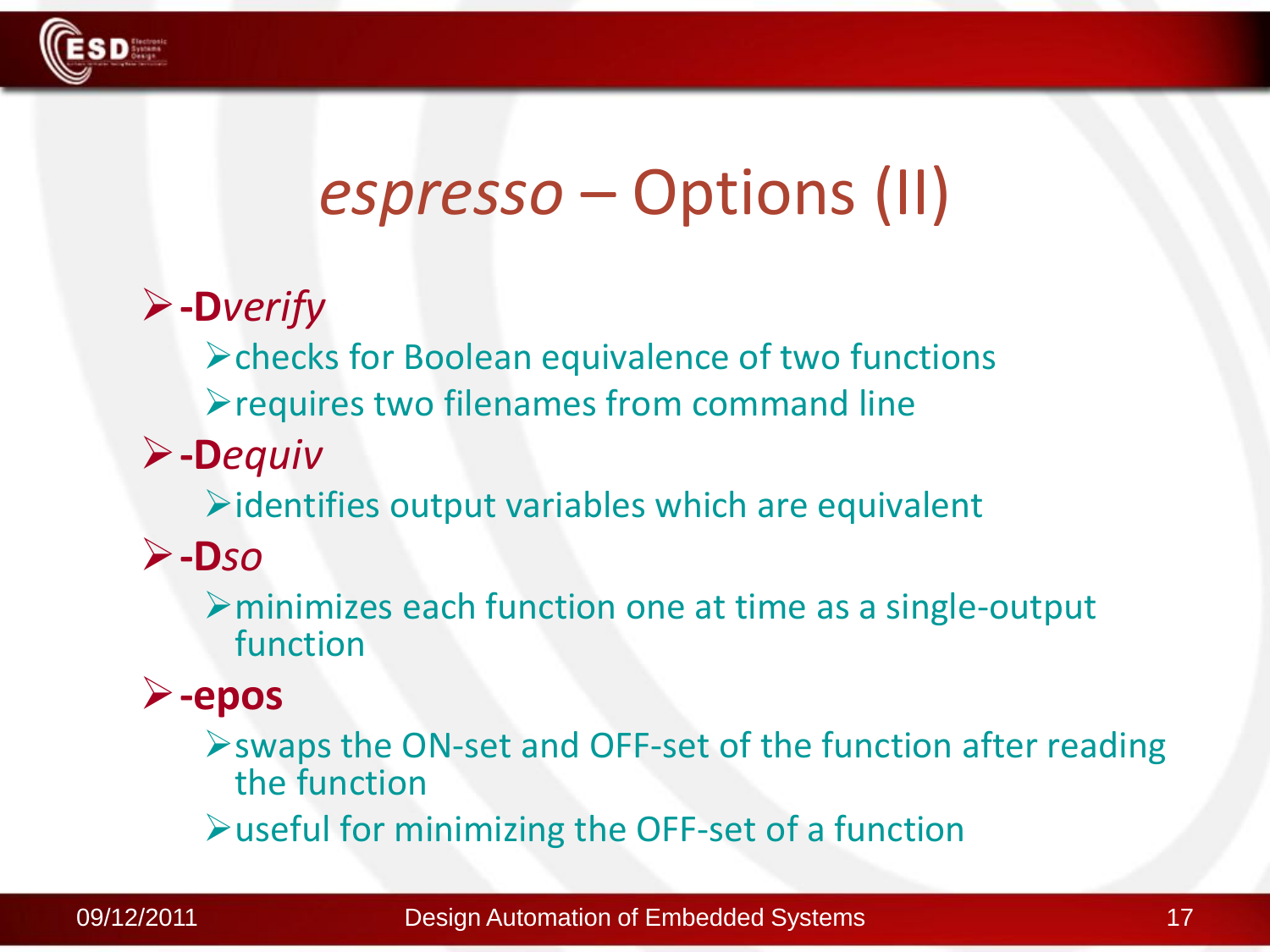

### *espresso* – Options (II)

**-v** '' verbose debugging details  $\triangleright$ " activates all details **-d**  $\triangleright$  enables debugging **-o** [type]  $\triangleright$  selects the output format  $\blacktriangleright$  type can be: *f*: only On-set *fd*: ON-set and DC-set *fr*: ON-set and OFF-set *fdr*: ON-set, OFF-set and DC-set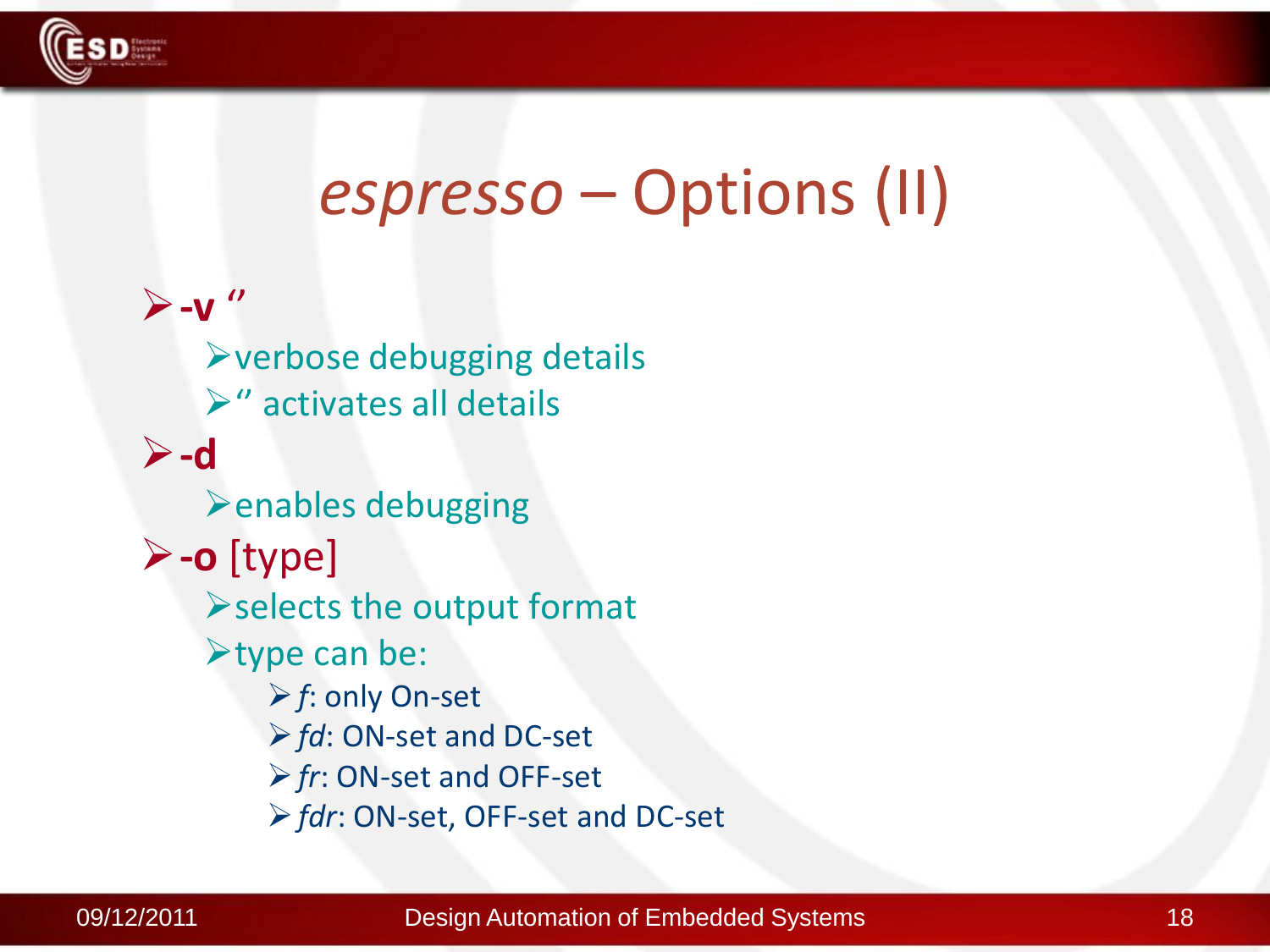### University of Verona - ESD release

- The latest linux binary of the tool is available at – ~ldg/lectures/daes20112012/lesson01/espresso-64.bin
- Latest sources of the tool are available at
	- ~ldg/lectures/daes20112012/lesson01/archives/espresso.src.tar.gz
- Several examples are available at
	- ~ldg/lectures/daes20112012/lesson01/espresso.lesson-examples
- Man pages are available at
	- ~ldg/lectures/daes20112012/lesson01/espresso-64.bin/man/
- A repository is also available on the e-learning site

**D** System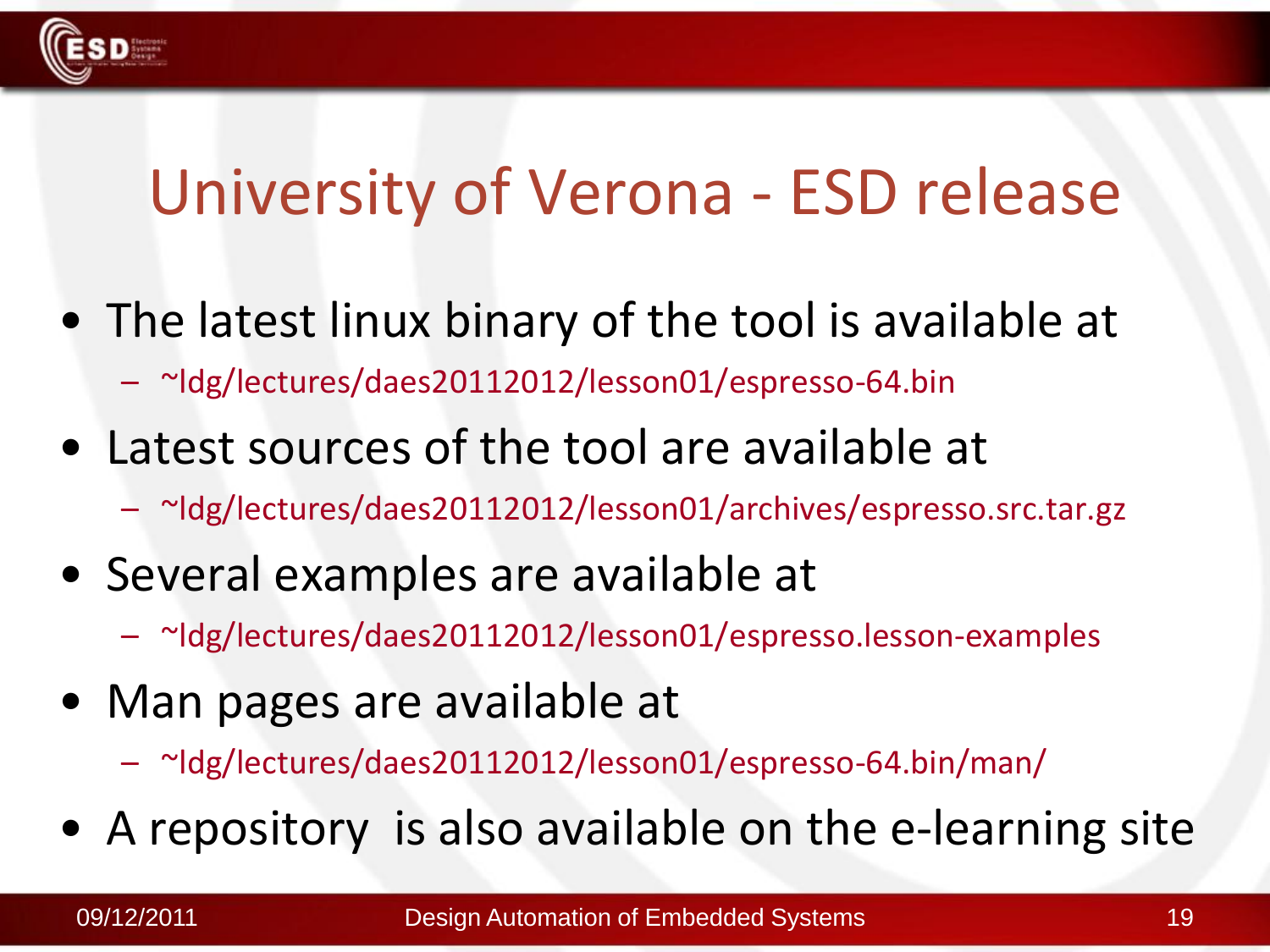

### U.C. Berkeley – Official release

- Official *espresso* release is available at [http://embedded.eecs.berkeley.edu/pubs/do](http://embedded.eecs.berkeley.edu/pubs/downloads/espresso/index.htm) [wnloads/espresso/index.htm](http://embedded.eecs.berkeley.edu/pubs/downloads/espresso/index.htm)
	- Source code
	- Examples
	- Man pages for *espresso*

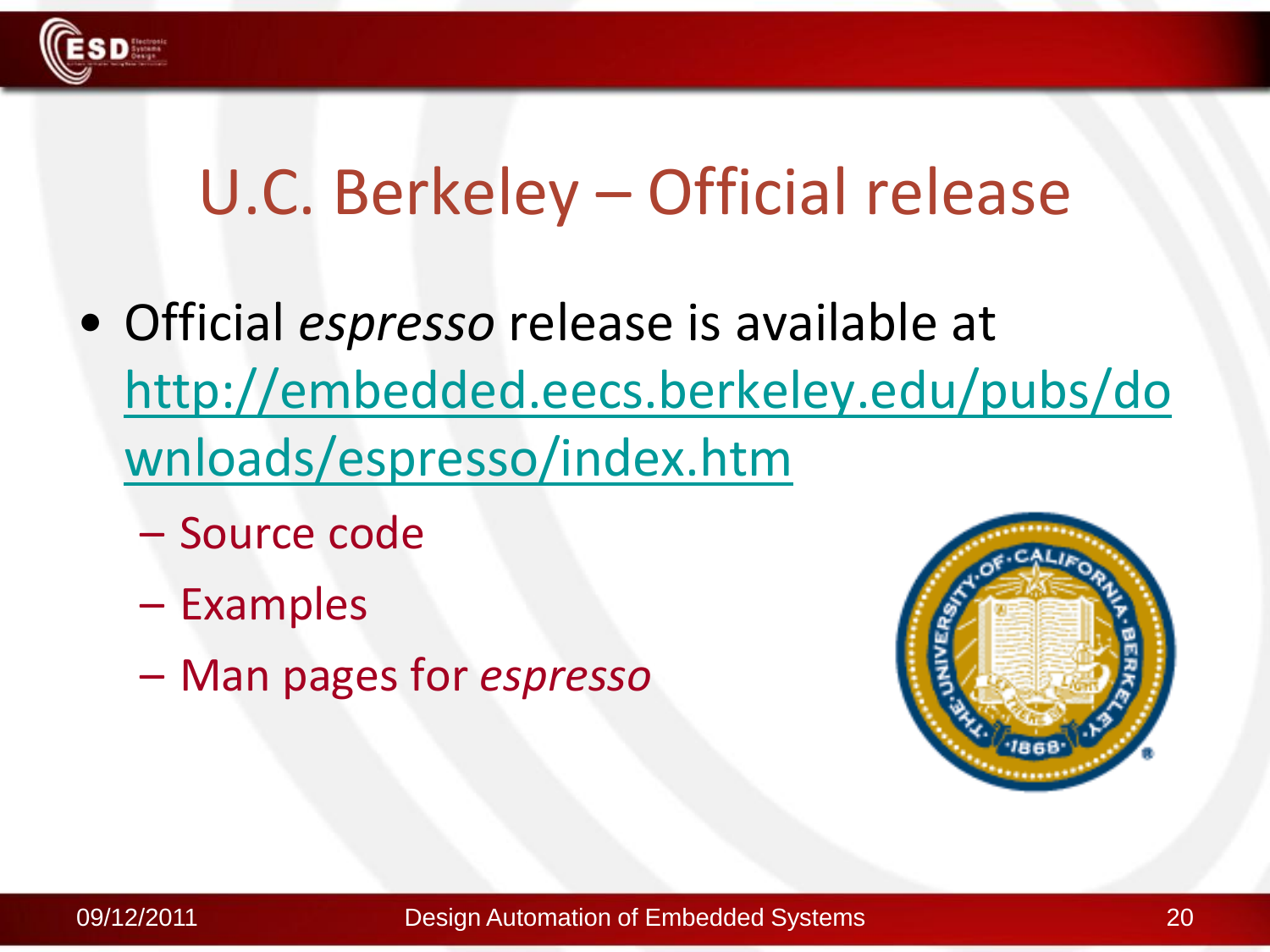

### Man pages

- PLA format manual (espresso.5)
	- see examples
		- #1, a two bit adder
		- #2, multi-valued function
		- #3, multi-valued function setup for *kiss*-style minimization
- *espresso* usage manual (espresso.1)
	- List options by espresso -h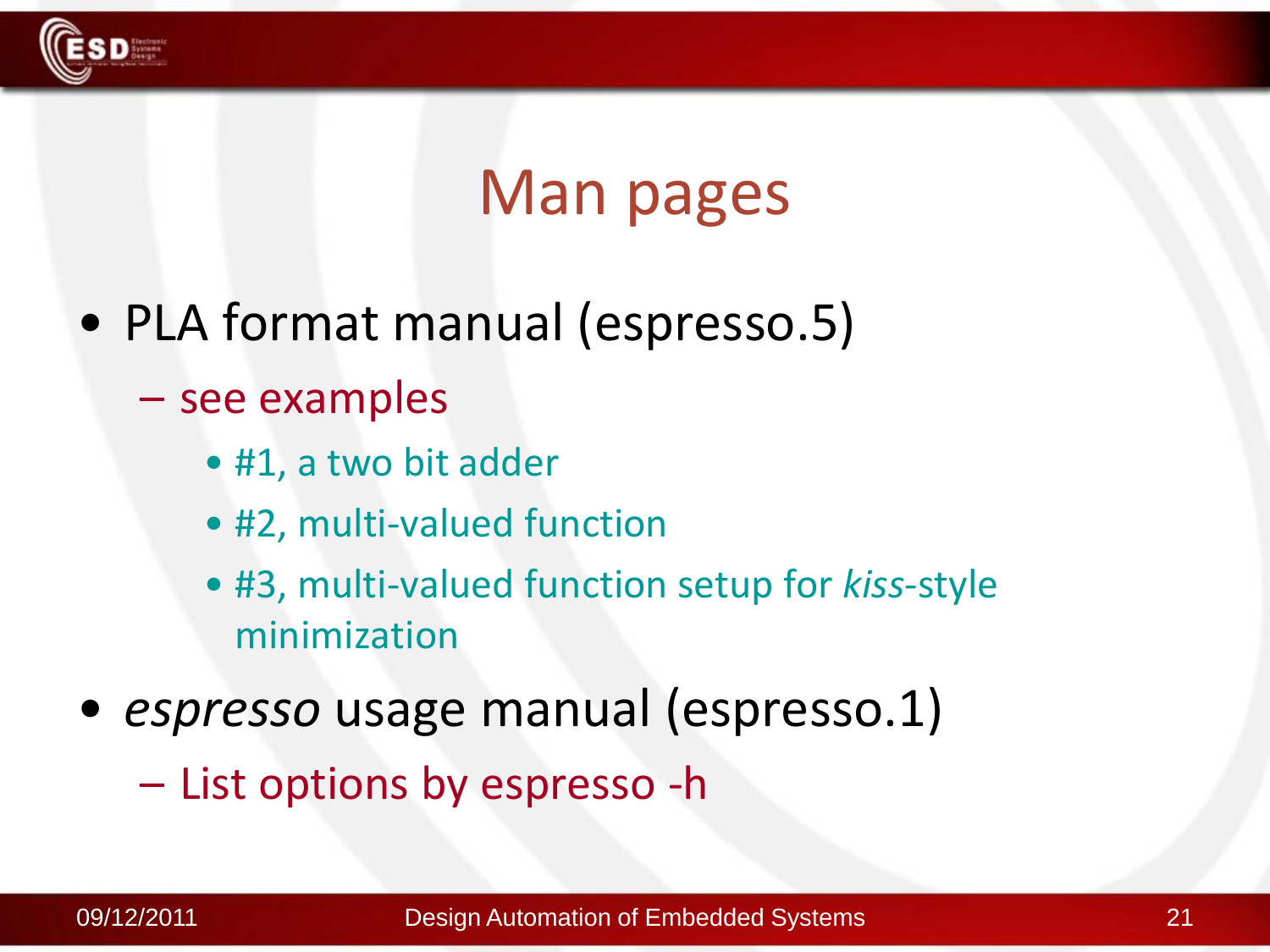

## Exercise 1 (I)

• The Indian society of Natchez, who lived in North America, was divided into four groups: *Suns*, *Nobles*, *Honorables*, *Stinkards*. In this society, marriages were allowed according to specific rules, and the corresponding progeny belongs to a particular group as described in the following table:

| <b>Mother</b>   | <b>Father</b>   | Progeny         |
|-----------------|-----------------|-----------------|
| Sun             | <b>Stinkard</b> | Sun             |
| <b>Noble</b>    | <b>Stinkard</b> | <b>Noble</b>    |
| Honorable       | <b>Stinkard</b> | Honorable       |
| <b>Stinkard</b> | Sun             | <b>Noble</b>    |
| <b>Stinkard</b> | <b>Noble</b>    | Honorable       |
| <b>Stinkard</b> | Honorable       | <b>Stinkard</b> |
| <b>Stinkard</b> | <b>Stinkard</b> | <b>Stinkard</b> |

• Other combinations are not allowed.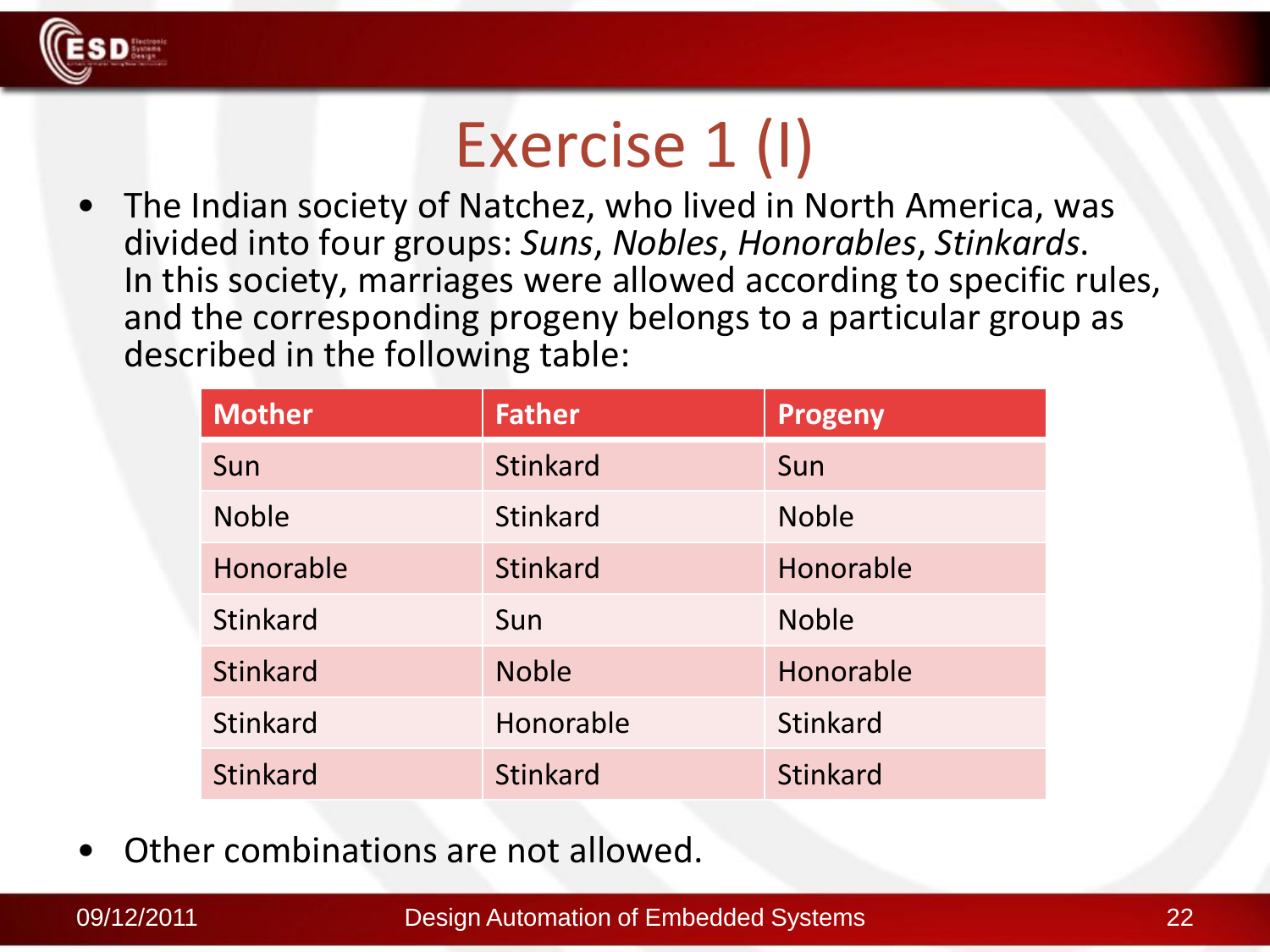

## Exercise 1 (II)

- 1. Represent the condition that characterizes the progeny of type Stinkard using a multivalued single product.
- 2. Represent, using the minimum number of multi-valued products, the illegal marriages.
- 3. Represent using the minimum number of multi-valued products the illegal marriages and progeny group.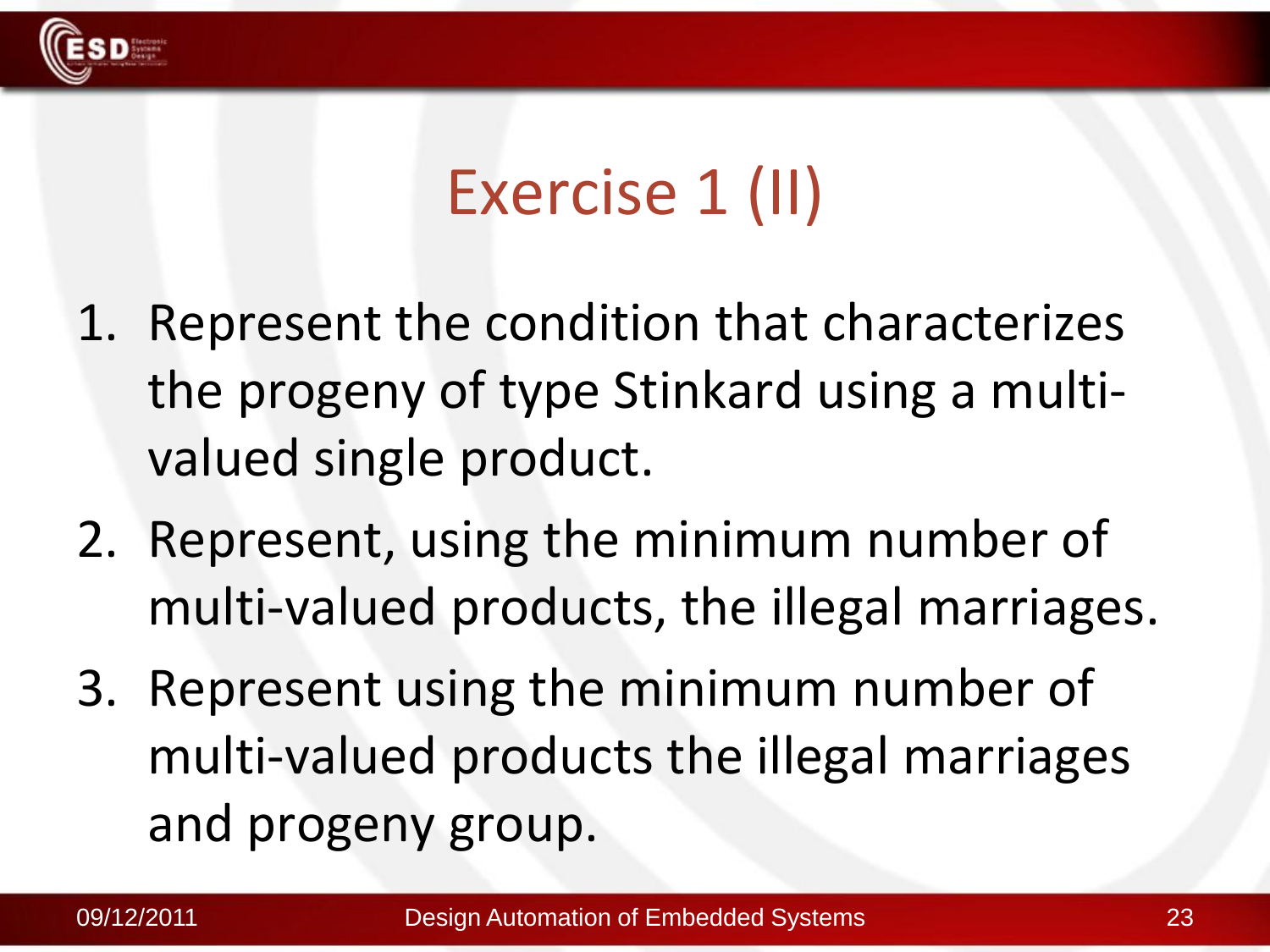

## Exercise 2 (I)

- Formulate the minimum map coloring problem (coloring a map with the minimum number of colors such that adjacent regions don't have the same color) as a logic minimization problem.
- Apply your formulation to the following map and use *espresso* to find a minimum coloring for the map.